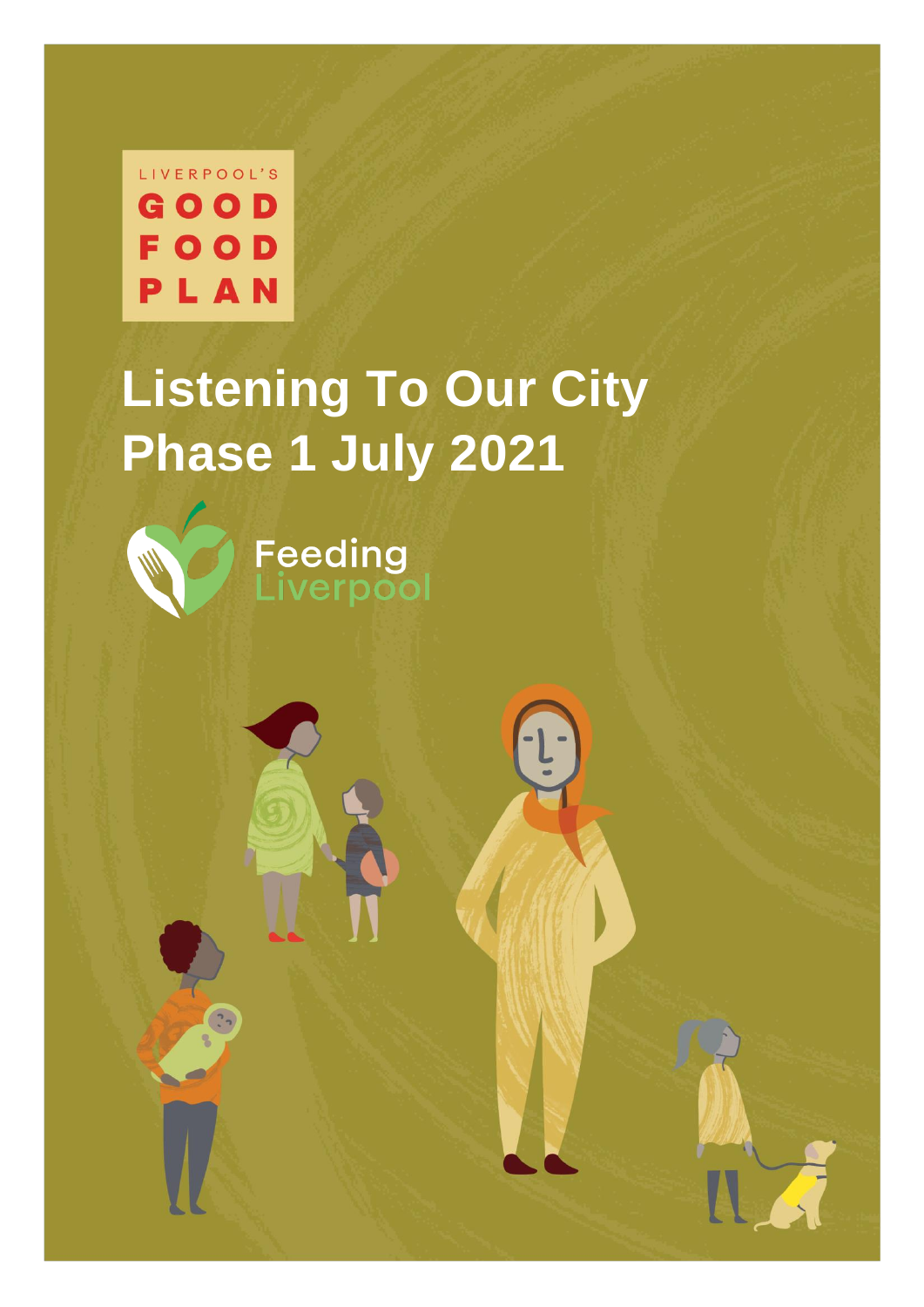#### **What we did**

We want Liverpool's Good Food Plan to be developed with local residents, shaped by their ideas and experiences.

In the first phase of the Good Food Plan, Feeding Liverpool conducted interviews and focus groups with 48 residents.

#### **This included:**

- Supporting 20 people who have recently experienced severe food insecurity to share their story. Working in partnership with emergency food providers, we used a Sustainable Livelihoods Approach<sup>1</sup> to conduct semi-structured interviews.
- Facilitating five focus groups with 28 Liverpool city residents, including those who may have experienced mild to moderate experiences of food insecurity, to learn about their experiences of food and begin the process of co-creating a vision for a Good Food City.



<sup>1</sup> <sup>1</sup> https://policy-practice.oxfam.org/resources/the-sustainable-livelihoods-approach-toolkit-for-wales-297233/

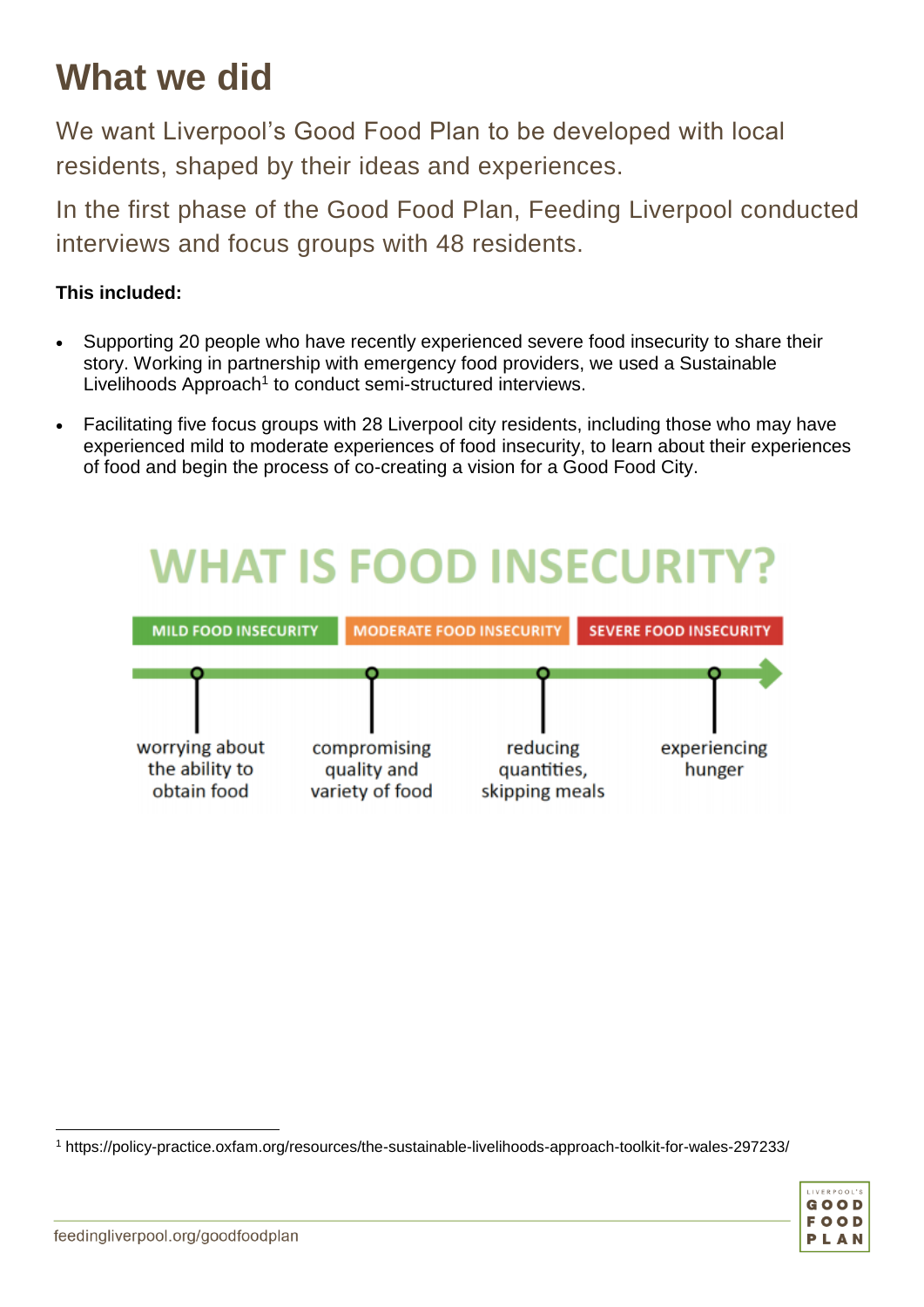#### **Who was involved?**

48 residents from nine different organisations were involved in either interviews or focus groups.

Eight emergency food providers were approached to partner with us to identify people who have recently experienced severe food insecurity to be involved in the project.

These included the four largest emergency food providers in the city, North Liverpool Foodbank, South Liverpool Foodbank, Micah Liverpool and the L6 Centre, and five smaller emergency food providers, Liverpool Arabic Centre, Asylum Link Merseyside, Merseyside Youth Association, New Beginnings, Improving Lives. These five were identified via the emergency food provider survey as engaging with a demographic seen as at a high risk of severe food insecurity (e.g. young people and asylum seekers).

Interviews were conducted in December 2020, April 2021 and May 2021.

Six men and 14 women, from four of these emergency food providers told their stories. They were aged between early 20's and 70's. Eight had moved to Liverpool from Asian, Middle Eastern, Eastern European or African countries.

Seven community organisations were approached to partner with us to host focus groups. They were identified by Feeding Liverpool and Liverpool Charity and Voluntary Services based on their geographic locations: Nugent Care Pantry/Epsom Street Community Centre (Kirkdale); Joseph Lappin Centre (Old Swan); Torus Housing Association (South Liverpool); St Aidan's Pantry (Speke); Croxteth Gems (Croxteth); The Greenhouse Project (Toxteth); Kensington Fields Community Association (Kensington).

Focus groups were conducted in April 2021 and May 2021.

Eight men and 20 women took part in the five focus groups held at five of these community organisations. The participants from the Greenhouse Project focus group were aged between 7 and 10. For the other four focus groups participants were aged between early 20's and 70's.

All participants were given the choice to attribute their comments or use a pseudonym.

Interviews and focus groups were conducted by Feeding Liverpool. We are grateful to Together Liverpool and Food Power for enabling this project.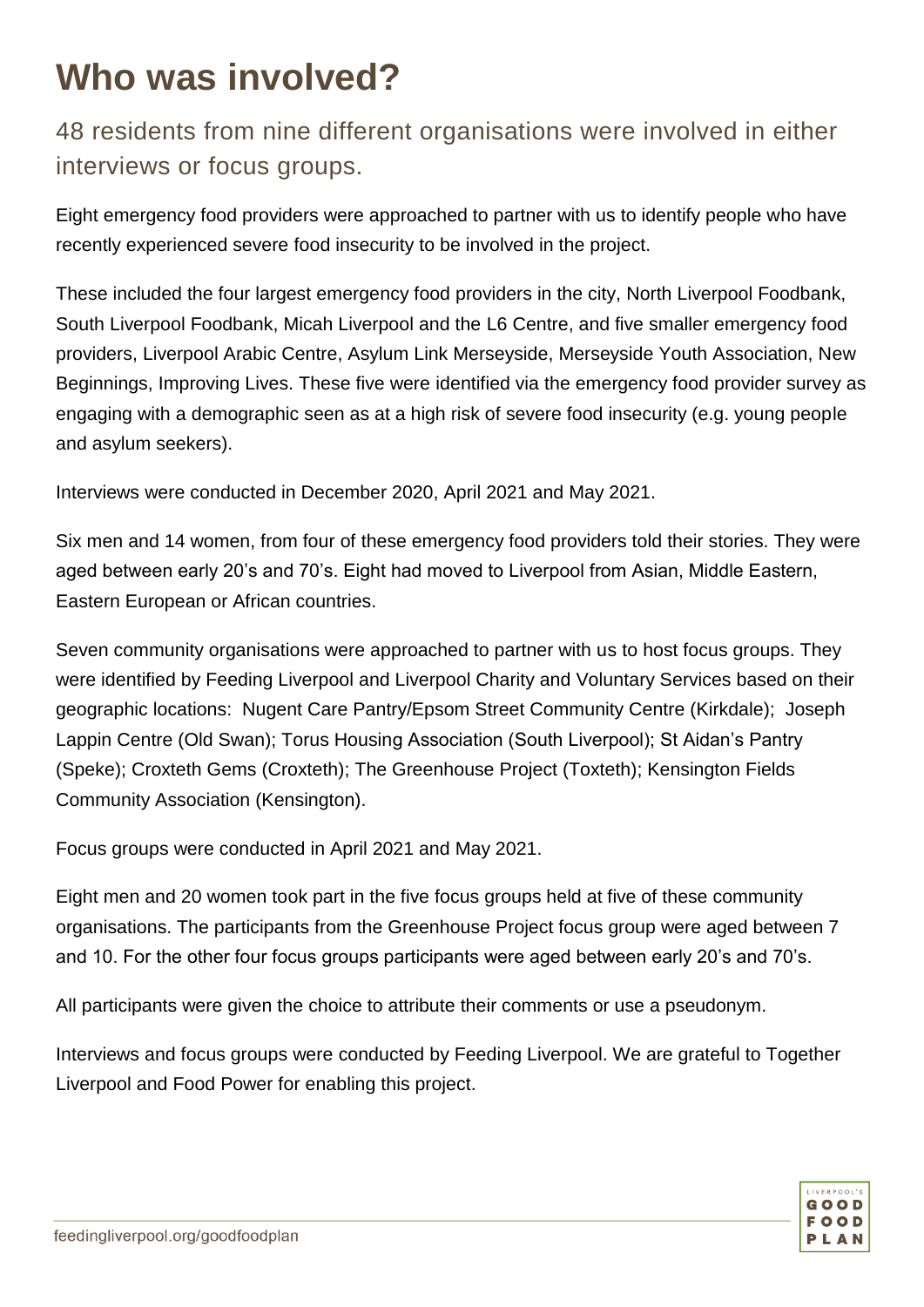#### **What we heard**

### **Barriers to a healthy diet**

What's happening now: There was a good understanding of what constitutes a healthy diet. For some, 'good food' meant home cooked and for others it was a take away. Many of the participants were able to make use of the ingredients available from pantries and food banks and they felt that they were able to achieve a balanced diet. In some cases participants noted that they receive fresh produce that they don't know how to process such as pheasant, and celeriac. Participants felt that they could benefit from cooking lessons and recipe cards so that they are able to improve their diets. Children who took part in the focus group commented that they frequently eat on their own or away from their family members. Fast food was frequently used as a treat. Many community organisations noted that produce from FareShare is often unsuitable as it is going off or the quantities of one particular fruit or vegetable are too high.

**Drivers and root causes:** Some participants didn't have access to kitchens or cooking materials and rely entirely on prepared food. Many of the community organisations were able to support service users to make the most of their shop at the pantry. In the case of food banks there was limited support available to recipients, this effected their ability to make healthy food choices. They were also exclusively reliant on the food provided by the food bank, whereas shoppers at pantries frequently supplemented their shop at other outlets. Long term physical and mental health sufferers were unable to consistently make healthy dietary choices as their medical needs created chaotic lifestyles. This meant that healthy diets were not prioritised. The higher prices of food for those with dietary requirements was a barrier to purchasing sufficient quantities of food.

**I'm not ashamed to say that I will go without to feed my husband and my son, I'll go without this, I'll go without that because I can't afford [lactose free products] because they need to eat. [...] Why is that food higher than normal food, I don't understand that. Normal milk is £1.10, oat milk is £1.30."** 

Jenny (50's, volunteer St Aidan's Pantry)

**My benefits totally supplies all three of us, which it doesn't. And we are on pre-payed metres, in a very cold, old Victorian flat in Toxteth. We are tossing up, do we put money in the metres or eat? But without money in the metres we can't cook anything. You know I was reluctant to use foodbanks because it's all tinned food, I have multiple food allergies and I am allergic to all pharmaceuticals, I get sick, so I use my food as medicine. I tailor all my vegetables, food is medicine to me. When I just rely on tins I get sick really, really** 

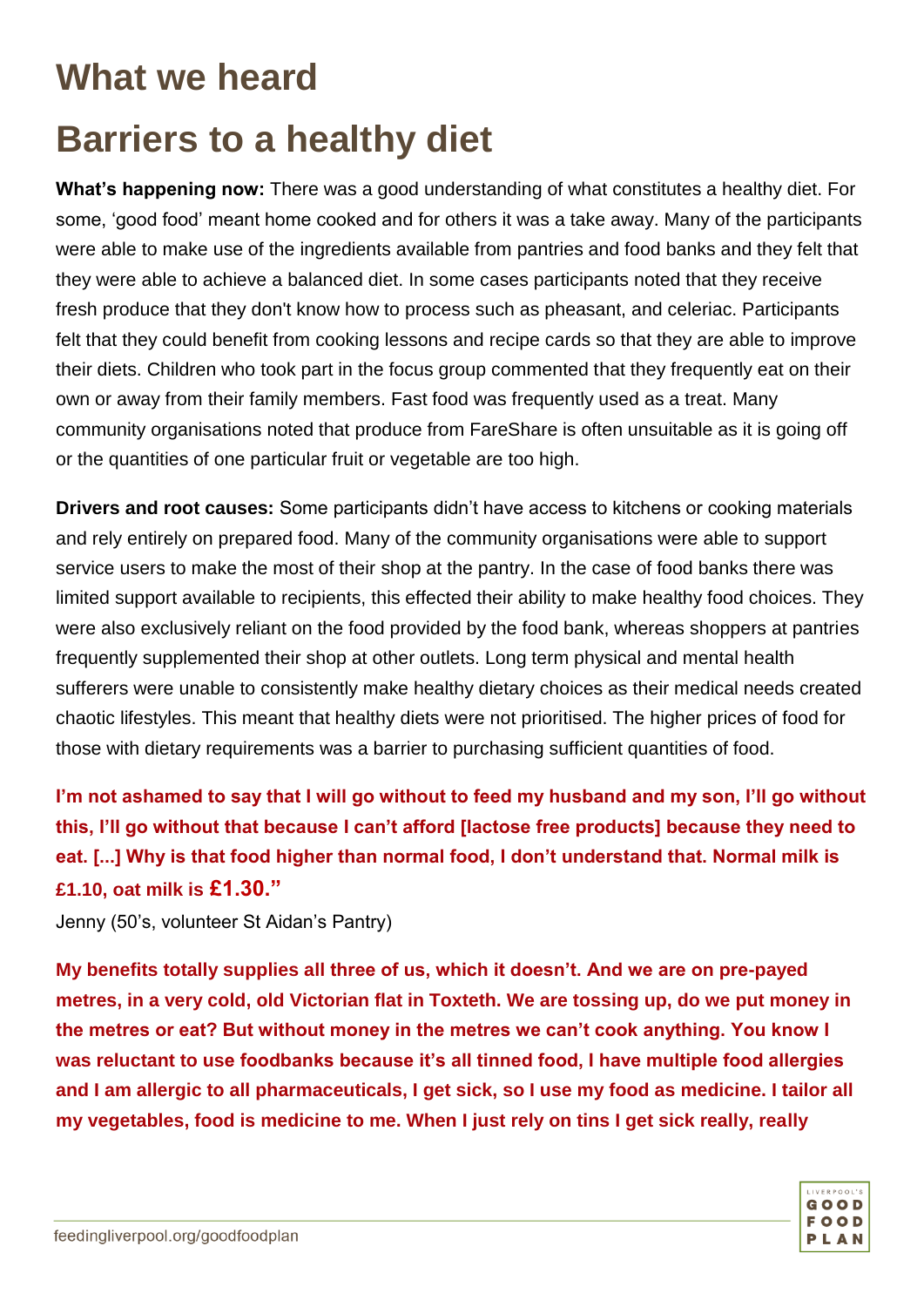#### **quickly."**

Cheryl, (50's, Micah Liverpool)

**Hopes for the future:** Many participants said that they would like more access more fresh produce, especially in the case of food banks All organisations who took part in focus groups commented that they would like to have improved community growing spaces so that residents can readily access high quality fresh produce and improve their knowledge of the food system. Many focus groups commented that they would like improved access to cooking lessons and the support to grow their own produce. There were hopes that children will become more involved in the cooking process. Younger participants wanted fast food advertising to be banned.

#### **Stop putting food billboards and adverts. Like when you're playing a game you have a bar that has food stuff on it and when you try to press the cross, it will say, why do you not want to see this advert? It's so annoying."**

Mudiwa (9 years old Greenhouse Project)



*'What's in my trolley,' Greenhouse Project participant*

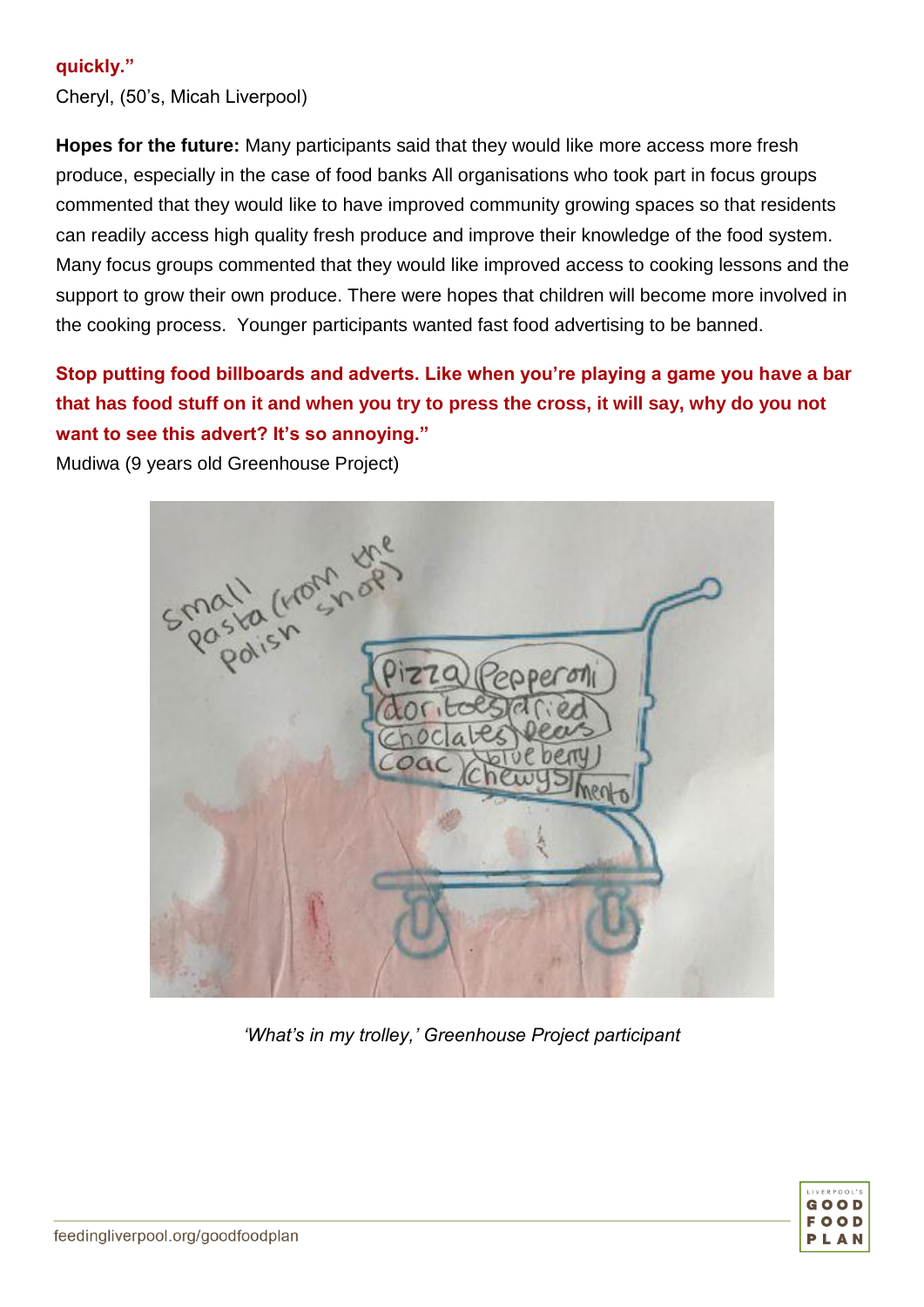### **Affordability of food**

**What's happening now:** Participants stated that food in supermarkets was too expensive. Many participants travel outside of their locality to access affordable food. Food was identified as the first area to economise in when money is being squeezed. Participants suffering acute food poverty were unable to purchase food without borrowing money from friends or family. Participants of both interviews and focus groups stated that they would like there to be more independent shops but that food should be affordable and not overpriced. Some participants said that they had started to grow food to reduce the overall cost of food.

**You know yourself how you feel when you're eating just processed stuff all the time. If that's all you can afford, what else do you do? You feel sluggish and you feel lethargic."** Deborah\* (48, recently unemployed, Joseph Lappin Centre)

**Drivers and Root causes:** Poor physical and mental health (including long term conditions) has prevented participants from generating income. Changes in PIP or benefit payments had, at times, resulted in a need for support. Reduced income due to furlough had resulted in a reduced household food budget. Some participants in focus groups had recently lost their jobs resulting in a need for support after a lifetime of working. Several interviewees were navigating the asylum process. They were unable to work but were not eligible for benefits. This resulted in acute food poverty.

**I find it as well for me personally because I live on my own it's probably sometimes cheaper to eat in a chippy than to prepare a meal for myself. And you know it's rubbish but by the time you get all the stuff in to make it, it's not even for the convenience, it's just more cost effective. And I know it sounds bizarre to say that, but it does. Just a small chippy meal."**  Colin (40's, organisation coordinator, Nugent Care Pantry / Epsom Street Community Association)

#### **Since furlough, I see people on the phones with their calculators. Adding all their shopping up."**

Keith (40's unemployed, chef, volunteer, Kensington Fields Community Association)

**Hopes for the future:** Pantries were seen as a way for people to start enjoying food again rather than it just being a means of survival. Participants who accessed emergency food services felt that the service provided a lifeline. There was an appetite for an improved service in both circumstances. In the case of pantries, volunteers felt that the service should be more holistic and that the lack of communication across organisations left the service open to abuse. In the cases of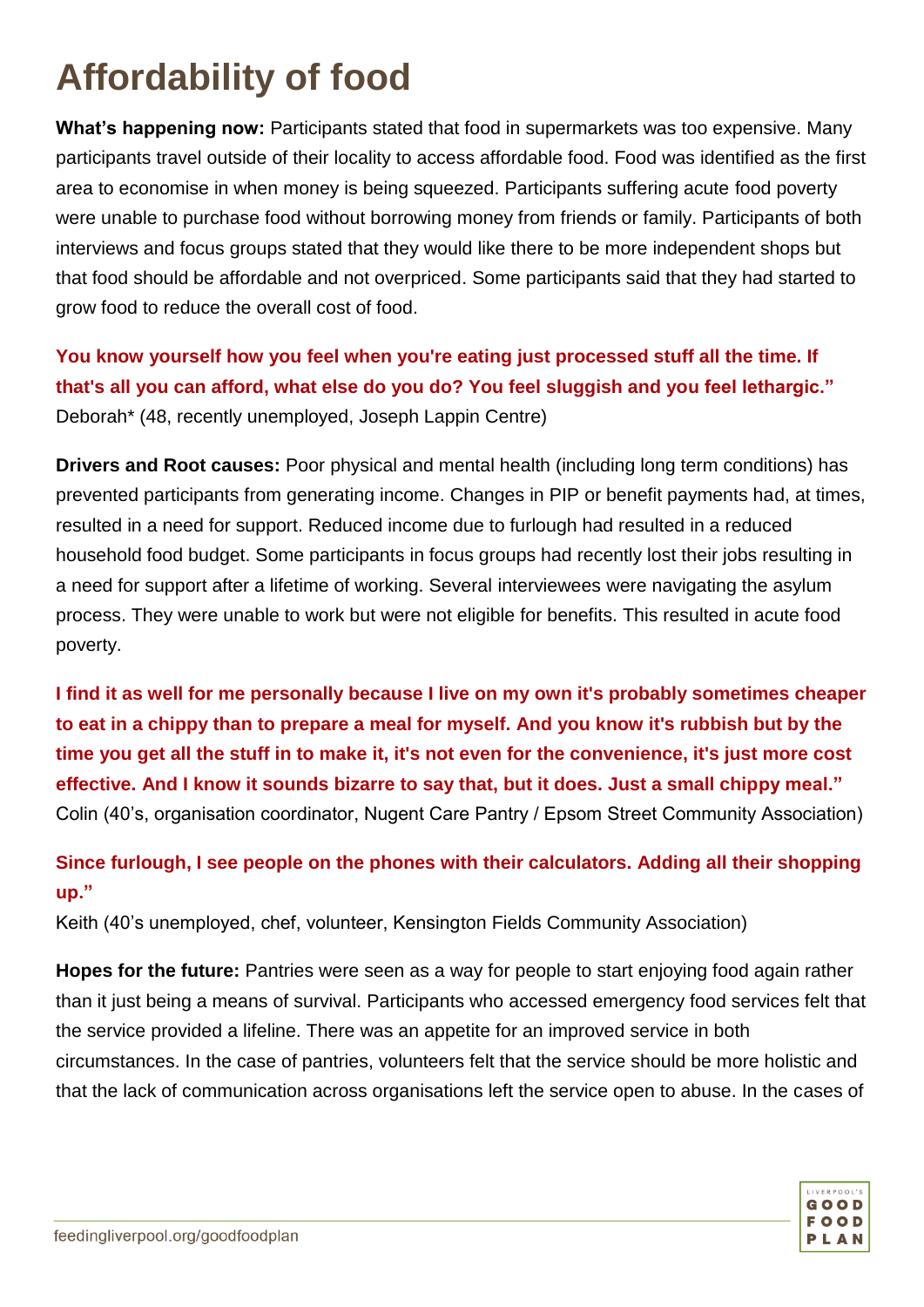participants accessing emergency food support, they felt quite strongly that they would like a job so that they didn't need to use the service going forward.



*'Good Food', Greenhouse Project participant*

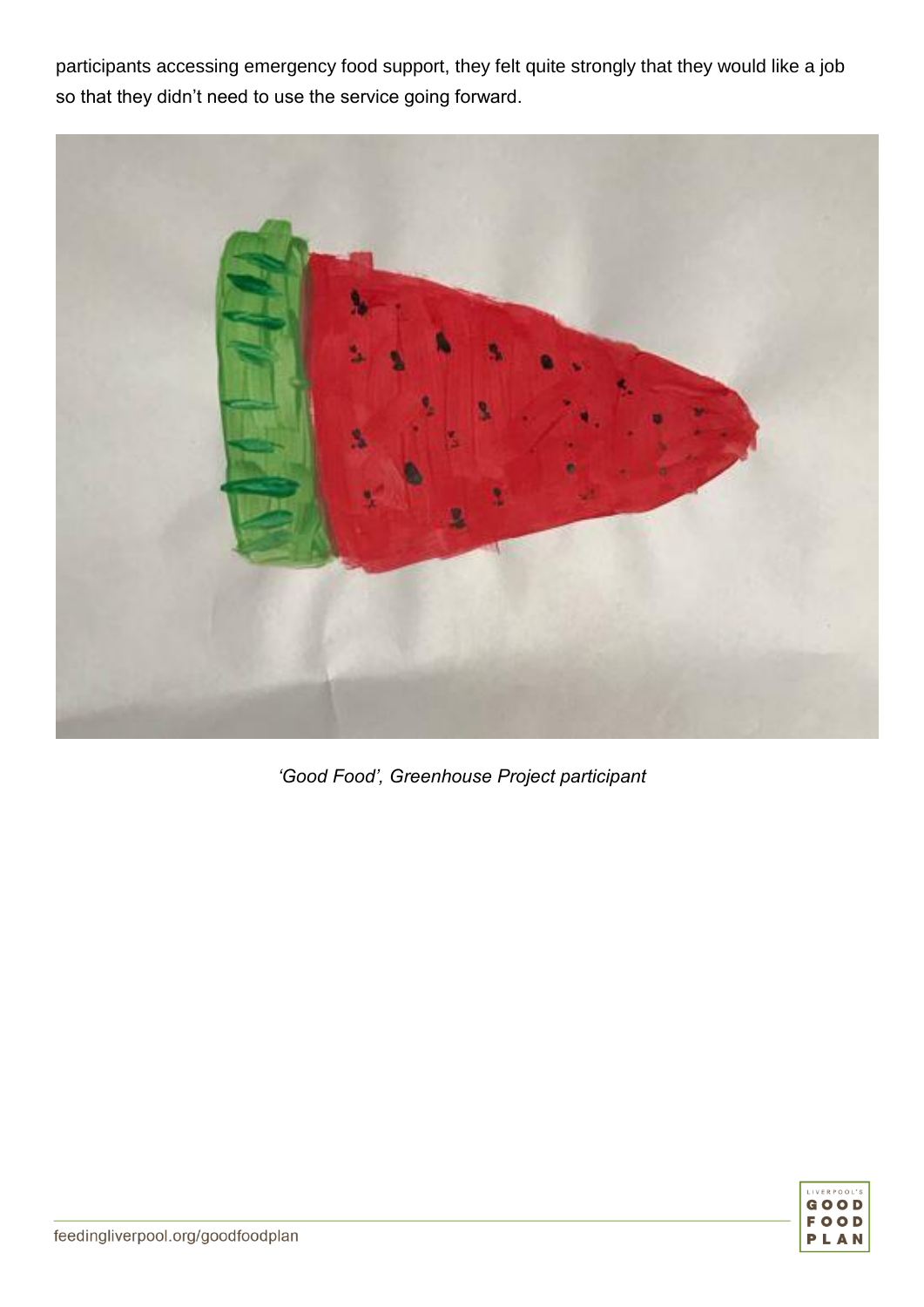## **Availability of shops in locality**

**What's happening now:** Many of the focus groups and interviews took place in food deserts. Participants frequently noted that they must travel outside of their area to access food that they could afford. Many participants said that they have to drive, take a taxi or use public transport to access shops. They cannot access shops on foot. In some cases, local independent shops have been replaced with fast food outlets which has effected participant's ability to make healthy food choices.

**Drivers and root causes:** Planning decisions and low cost supermarkets have resulted in a number of food deserts. Participants can access all of the food that they would like providing they have access to transport. However, the cost of public transport is prohibitive to movement. One participant living in acute food poverty frequently walked from Walton to the city centre to access emergency food support as he could not afford the bus fare.

**Hopes for the future:** Participants suggested that the community would benefit from smaller shops as you get to know vendors and see the same people in the shops regularly. However some participants said that they couldn't afford price variations in smaller shops.

**We want to live in a city where everyone can access healthy local, affordable food"** Debbie (40's, unemployed chef, St Aidan's Pantry)



*'My daily routine', Greenhouse project participant*

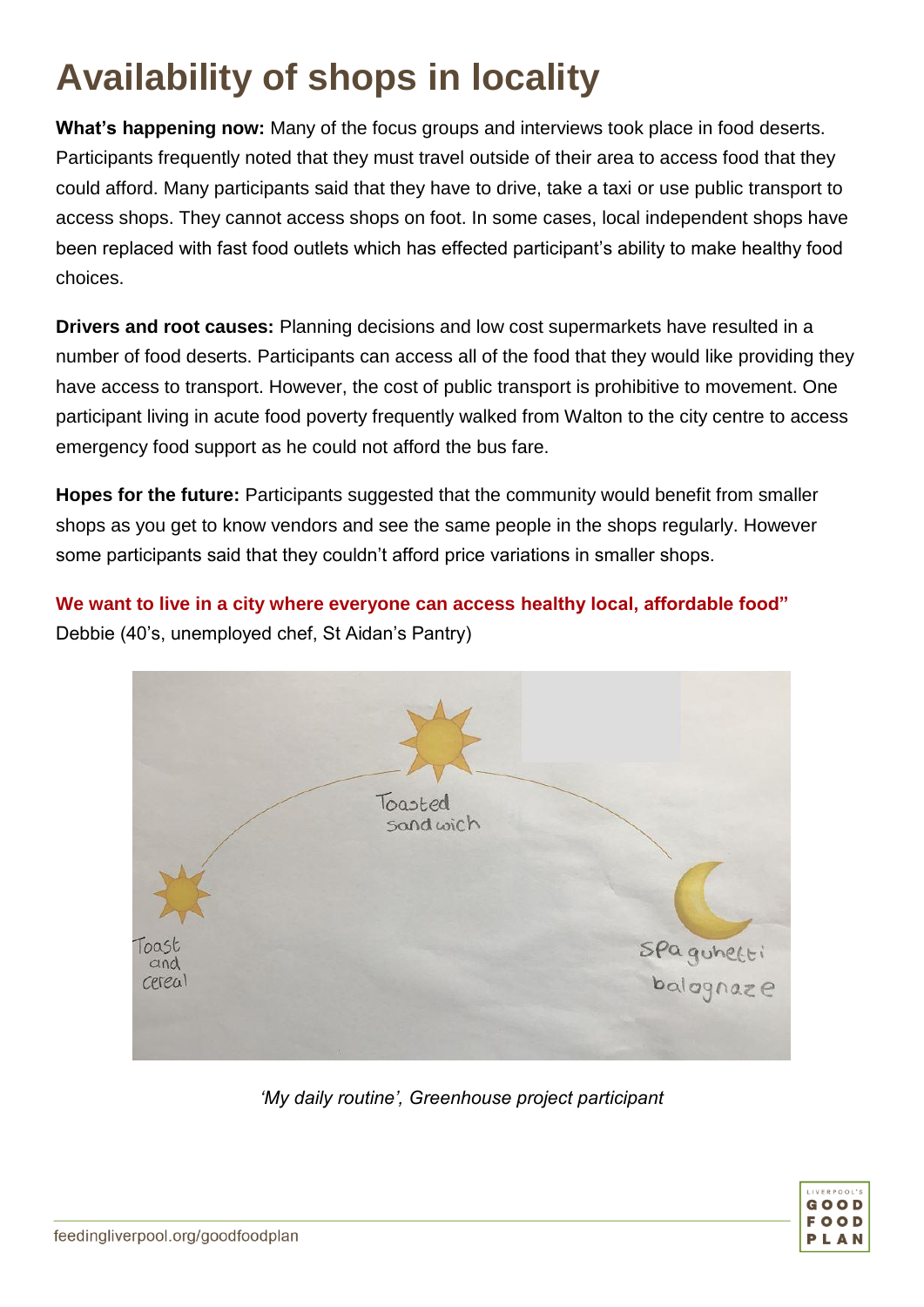## **Stigma around accessing food support**

**What's happening now:** Participants expressed 'shame' or 'shyness' in accessing food support. Some participants suggested that people who need support wait for long periods of time before they eventually contact an organisation for support. However, participants who were interviewed individually said that they had no other option than to access food support services as they would otherwise struggle to access food. They did not express a feeling of stigma or shame. Community organisations play a key role in identifying those in need to support and reducing stigma. Participants frequently noted that as there is a widespread need for help, this is helping to reduce social stigma.

**"I think sometimes people are just too proud. And because we're established in the community, we tend to pick up on it. So whereas it's not about picking the phone up and saying 'I've got no food', it's about the fact because we live in the community, we know these little tell-tale signs that you look for something one of the kids might say to you like, 'they forgot to feed me again today'. And that's not a joke. Because they've obviously got nothing to feed them with. So you don't make a big thing of it. You just sort of say take that home to your mum tonight."** 

Sue (50's, community coordinator, Kensington Fields Community Association)

**Drivers and root causes:** Participants said that there is a general feeling of community support around pantries and food banks, this is helping to reduce social stigma. Participants from food pantries felt that a £3.50 contribution towards the cost of food made the support feel like a hand up rather than a hand out.

**Hopes for the future:** Participants at pantries said that they want the organisations to offer a more holistic community support service. This would reduce the stigma attached to accessing support. Participants who were suffering acute food poverty did not state any feeling of stigma or shame and were keen to access jobs and improve their own circumstances. One participant suggested that the food banks and pantries should be combined with a creche so that parents and children feel more comfortable using the service.

**"When I first came, coz I've worked, I felt terrible having to come to this place. Well, you have to put your pride behind you. You have to go. What I found, coz the girls were all** 

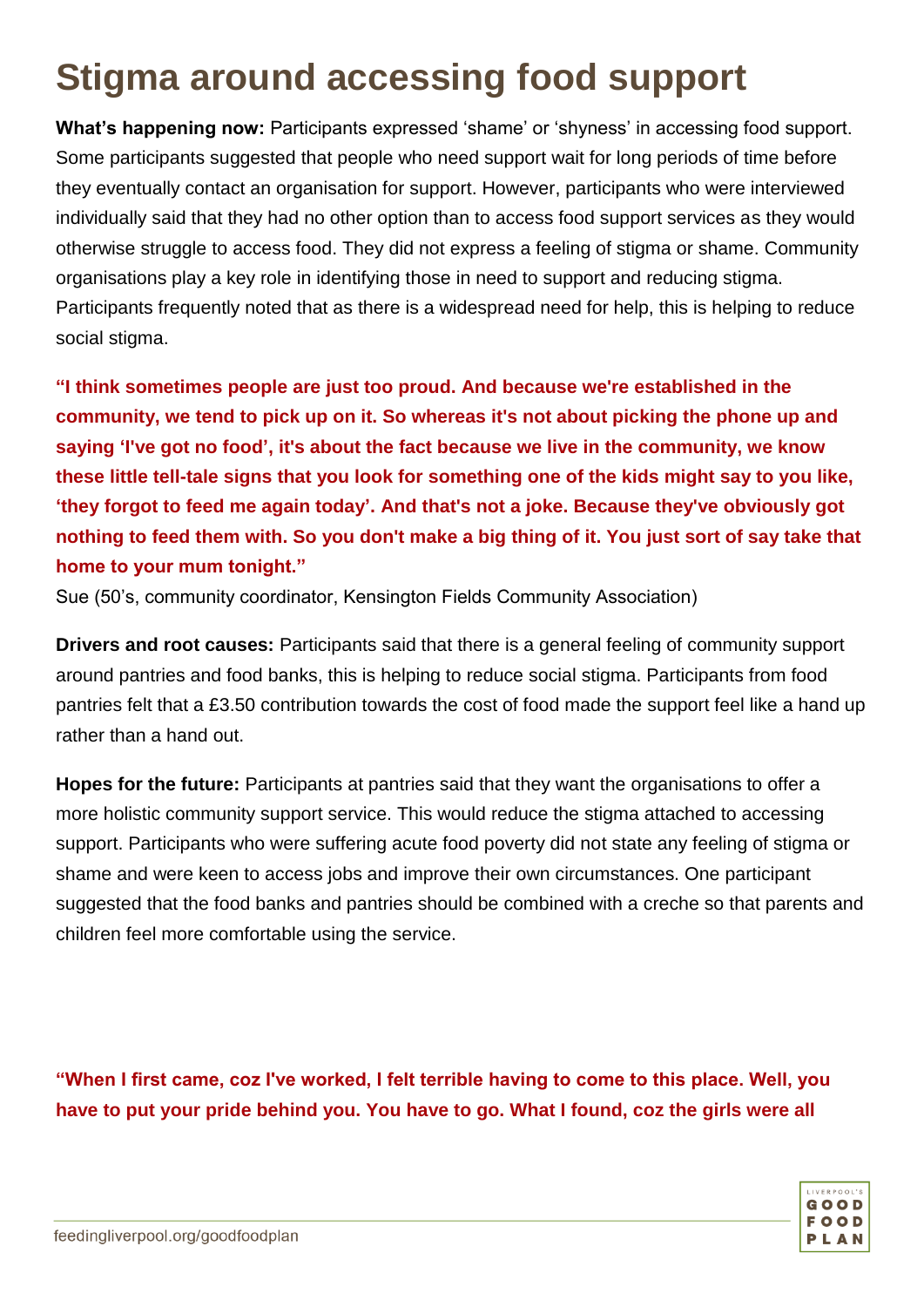#### **laughing and smiling, it made me relax."**

Deborah\* (48, recently unemployed, Joseph Lappin Centre)



*'Good Food', Greenhouse Project participant* 

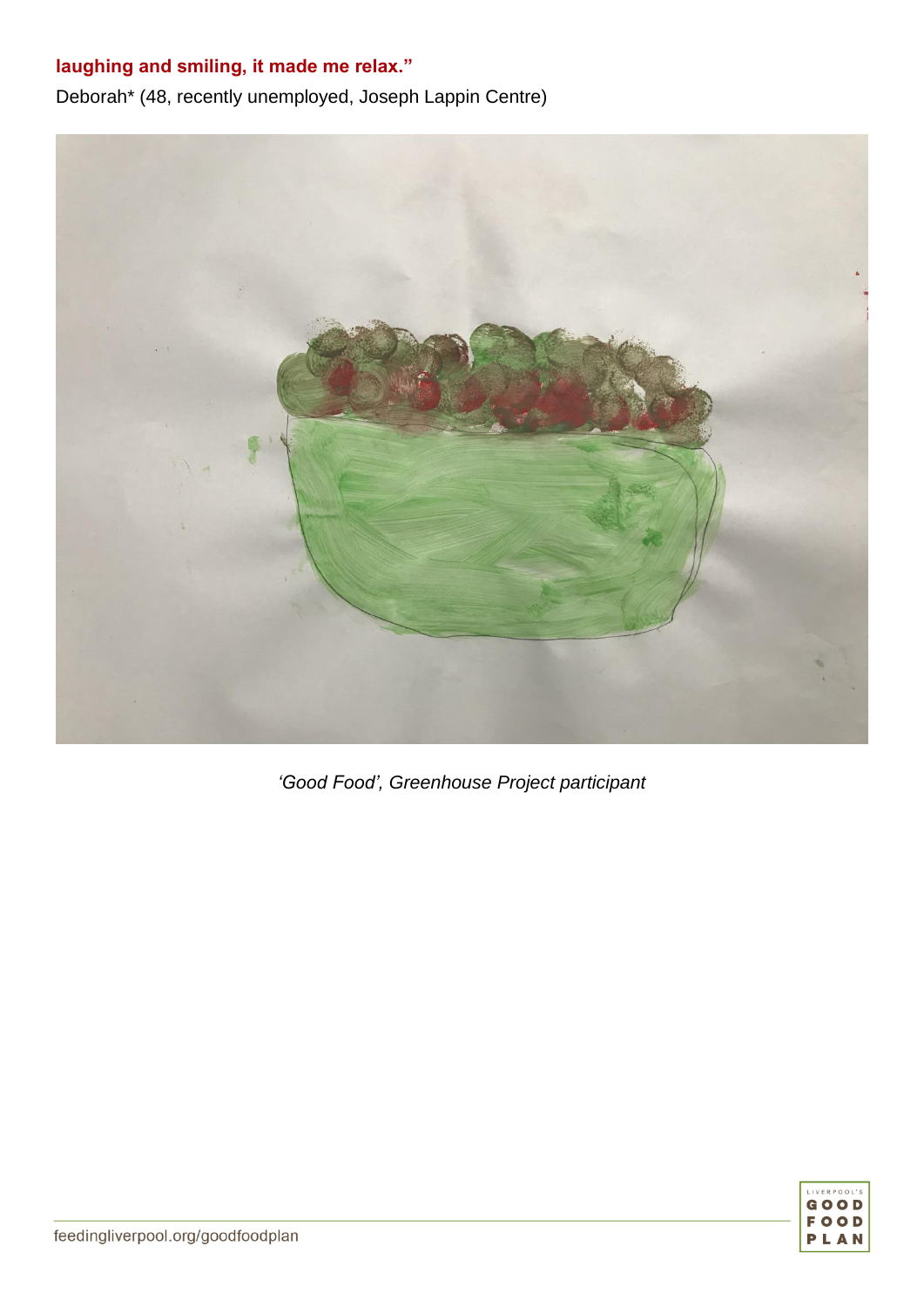# **Community support**

**What's happening now:** Voluntary organisations consistently provide additional support so that no one in the community is without food. Complex relationships mean that, especially in the case of younger adult participants, community organisations are the main support mechanism not only for food support but also for financial and health advice. There is a wide variation of the services offered across the city by community organisations, with many going above and beyond their remit to support those in need. Some pantries are at capacity.

**Even when I was working and needed the food bank, I'd ring Louise at about 12 o'clock and say 'I know you open 1-3 but I don't finish work until half 4 so could you leave it by the desk and I'll pick it up around 5' and she's left a couple of bags behind the desk for me."**  John (25, unemployed, father of two, Merseyside Youth Association)

**Drivers and root causes:** Community organisations are, at times, best placed to respond to the need for meal support in their areas. They are visible within the community and residents feel secure in asking them for help. This means that they are able to identify residents who need further/ongoing support.

**Hopes for the future:** In some cases the support that is provided by volunteers and community coordinators is outside of the remit of their services. Most participants requested improved funding so that they can finance the extra measures that they take. Focus groups highlighted the need for improved connectivity between organisations so that services can be more holistic.

**There's no way of easily finding out what's available that I'm aware of, no centre point you can go to that will list all the places and the times. Some sort of collation of information about soup kitchens and food banks so we know how to access them. Outreach would be useful."** 

Neil\* (60's, no fixed abode, unemployed, Micah Liverpool)